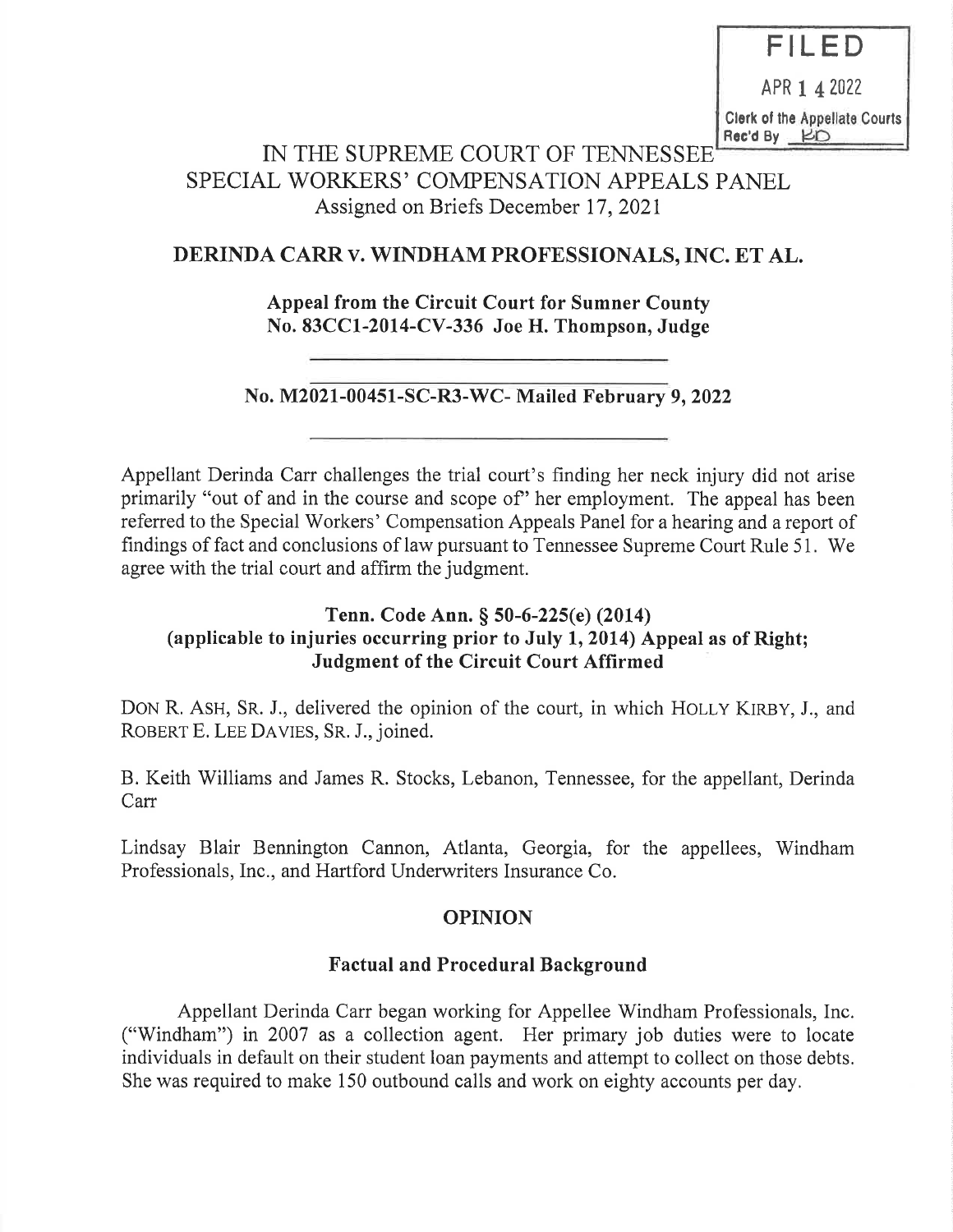Ms. Carr's work station included a telephone used to make outbound calls and a computer where she would both review individuals' credit reports and input information about each account. She initially had a headset which allowed her to talk on the phone hands-free. After a time, however, the headset stopped working, and Ms. Carr requested a second headset which also stopped working. After the second headset stopped working, Ms. Carr chose to instead make calls using her phone's handset.<sup>1</sup> Since she had to type notes into the computer while making phone calls, Ms. Carr had to hold the handset on her shoulder and tilt her neck to the side to keep it in place. While Ms. Carr occasionally rested the handset on her left shoulder, she primarily rested it on her right side and had her neck tilted to the right. She made phone calls this way from 2007 until approximately October 2013.

In August 2012, Ms. Carr took a leave of absence from work due to depression, stomach problems, and weight loss. During this leave, Ms. Carr awoke one morning with a burning sensation down her right leg and lower back pain so severe she could not stand. Ms. Carr went to Dr. Helion Cruz, who performed an MRI which revealed a severe herniated disc in her lower back. Dr. Cruz then referred Ms. Carr to Dr. John Spooner. Dr. Spooner recommended surgery, and Ms. Carr subsequently obtained a second opinion from Dr. Martin Wagner. He also recommended surgery.

Ms. Carr underwent a discectomy in early 2013 to remove the herniated disc. After a period of rest, Dr. Spooner cleared Ms. Carr to return to work in May 2013. Two or three months into her return, Ms. Carr started experiencing pain again, this time in the "middle part" of her back. She again saw Dr. Spooner, who ordered another series of MRIs which showed "severe central canal stenosis."2

During a follow-up meeting with Dr. Spooner to discuss the MRI results, Ms. Carr complained of a "long history of neck pain."3 After reviewing her MRI results with Dr.

<sup>&</sup>lt;sup>1</sup> When asked during the hearing before the trial court why she did not request a third headset, Ms. Carr replied that she 'just figured [she] went through two and they wasn't [sic] working so [she] just started using her handset." She also testified she did not try placing people she called on speakerphone because allowing other coliectors to hear individuals' personal information would have violated the federal Fair Debt Collection Practices Act. David Fisher, Windham's Vice President of Operations and Analytics, testified at the hearing that headsets were readily available to Windham employees. If an employee needed a replacement headset, all they had to do was alert a manager. On cross-examination, however, he admitted he had only worked at Windham since 2011 and had no knowledge of whether these procedures were in place when Ms. Carr first began working at Windham in 2007.

<sup>&</sup>lt;sup>2</sup> Canal stenosis refers to "a congenitally narrowed spinal canal." Wilcutt v. CAM Elec. Sys., No. W2013-00772-WC-R3-WC, 2014 WL 3735492, at \*3 (Tenn. Workers' Comp. Panel July 28, 2014).

<sup>&</sup>lt;sup>3</sup> While Dr. Spooner's notes reflect Ms. Carr complaining of a "long history" of neck pain, Ms.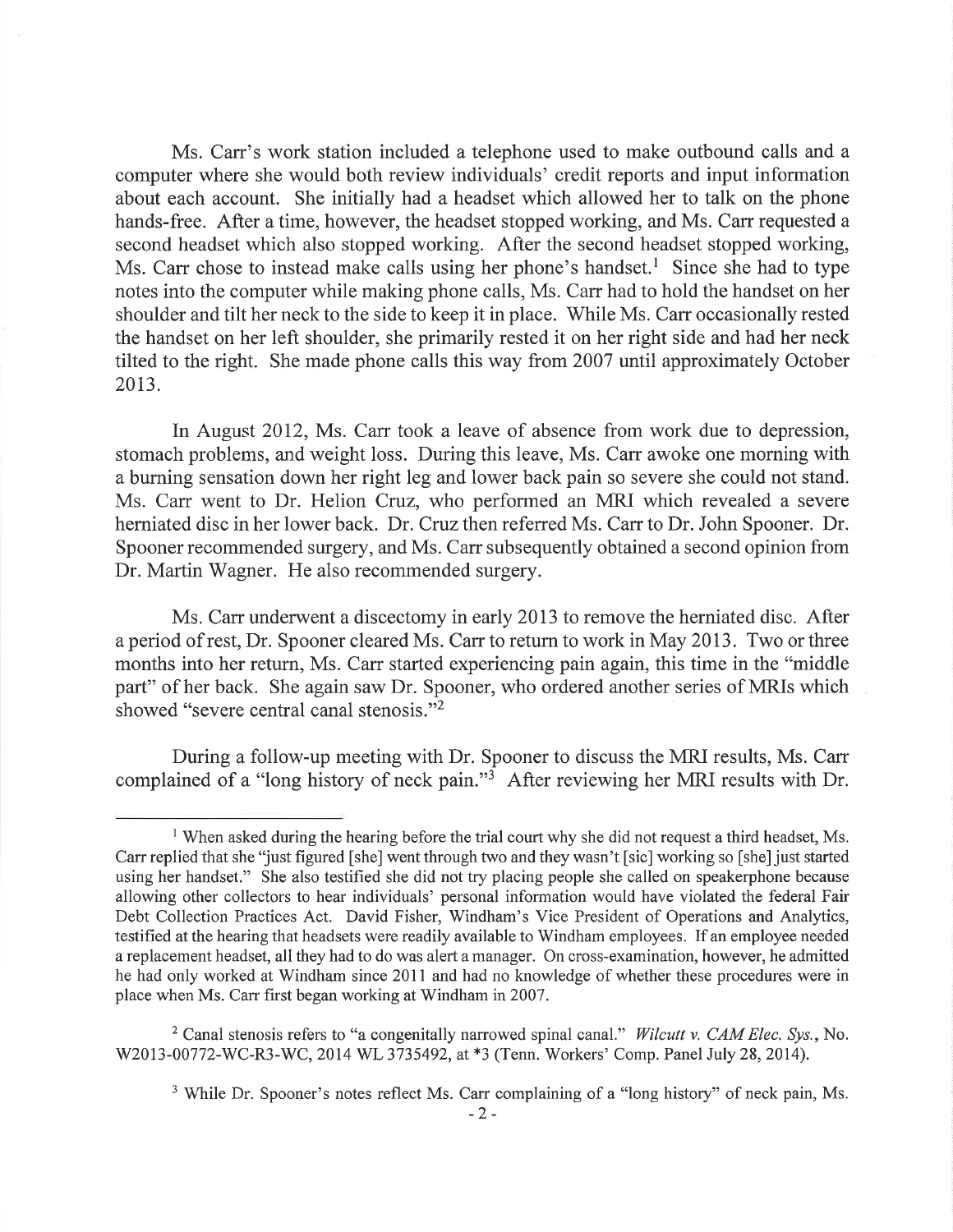Spooner and obtaining another second opinion from Dr. Wagner, she reported her neck injury to a supervisor at Windham and filed for workers' compensation.<sup>4</sup> Windham referred Ms. Carr to an urgent care facility, where she met with another doctor who did not review any of Ms. Carr's MRIs but opined her injuries were not work-related.5 Ms. Carr continued to treat with Spooner on her own, and she underwent a cervical fusion in December 2013. This put her out of work again for several months.

Ms. Carr returned to work in March 2014 on a part-time basis, working only four hours per day. She testified experiencing head and neck pain every day, and she would regularly experience a "choking" feeling in her throat. Eventually, the head and neck pain and choking feeling became too much, and Ms. Carr worked her last day at Windham on April 14, 2014.

Dr. Spooner testified via deposition he first treated Ms. Carr in 2013 for her lower back. In September of the same year, he ordered more MRIs on Ms. Carr; those MRIs revealed a "large cervical disc herniation and early signs of myelopathy." Dr. Spooner also noted Ms. Carr had undergone two surgeries, but she retained some permanent damage to her spinal cord. He testified she would likely always have some type of pain and physical limitations.

Dr. Spooner said at some point Ms. Carr asked him if the "repetitive motion of her neck and having her head titled with a phone" was the cause of her injuries. He opined it was "possible." He noted he had reviewed Dr. Wagner's records—which concluded Ms. Carr's injuries were in fact work-related—prior to the deposition. When pressed on crossexamination, Dr. Spooner admitted he had not been provided with a copy of Ms. Carr's job duties or job description to aid in giving his opinion. Instead, he offered:

the only thing that I know is what she told me, which was that she repetitively was required to hold her head and the phone tilted. And, it's possible that this repetitive motion could lead to the degeneration that caused her — [u]ltimately caused the degenerative disease in her neck.

Dr. Martin Wagner testified via deposition he first began seeing Ms. Carr in January

Carr testified in her deposition that she first began having issues after she returned to work in May 2013. Dr. Spooner's notes first mention neck pain during an appointment with Ms. Carr on September 17, 2013.

<sup>&</sup>lt;sup>4</sup> Ms. Carr also later filed a separate workers' compensation claim against Windham for carpal tunnel syndrome that was denied.

<sup>&</sup>lt;sup>5</sup> Ms. Carr also selected another doctor, Dr. Baggett, from a panel presented by Windham, but she never saw him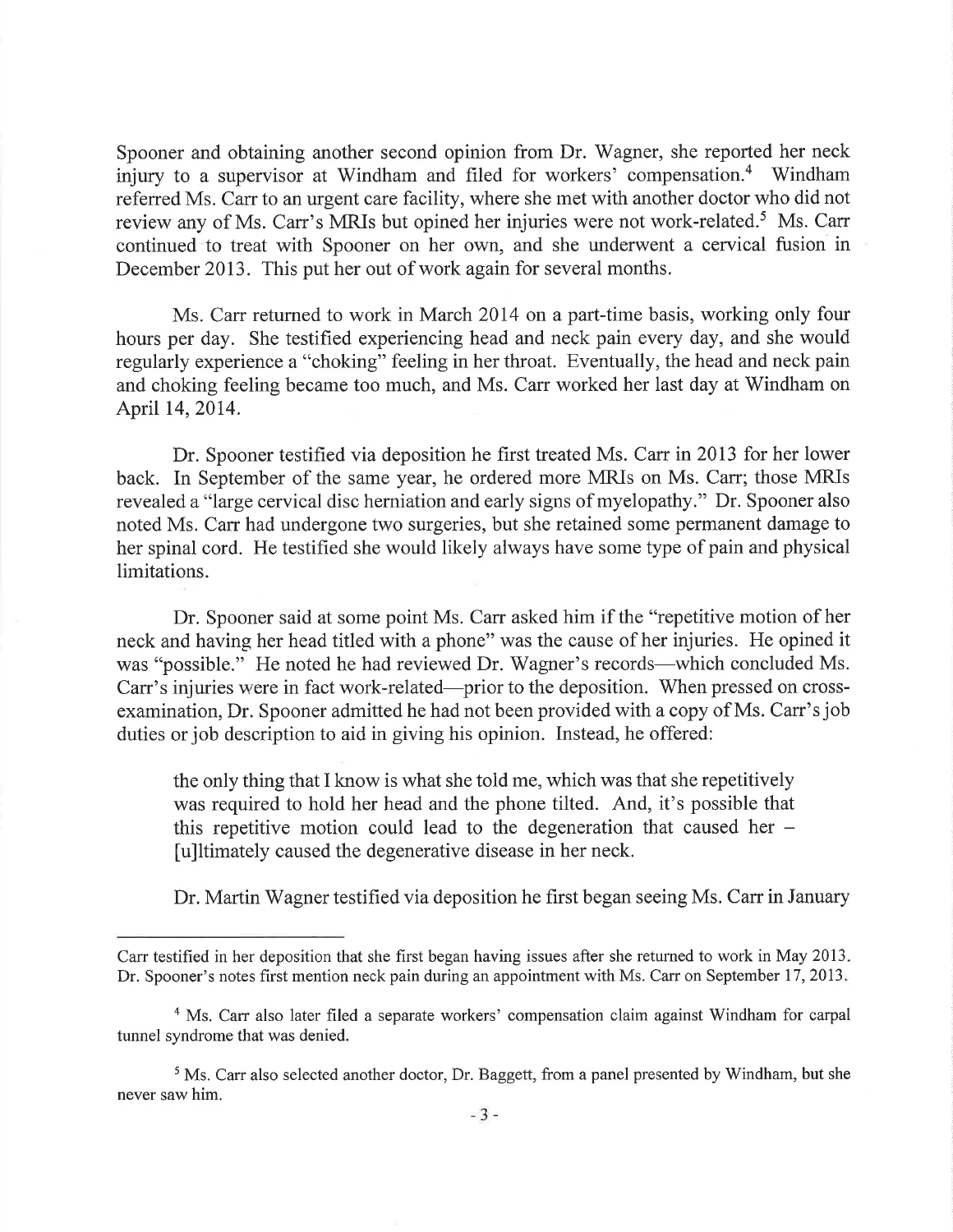2013 for various conditions including arm and hand numbness. He also treated her for carpal tunnel syndrome. Dr. Wagner stated, in his medical opinion, that Ms. Carr's neck issues arose out of her employment with Windham. Although Ms. Carr had evidence of age and behavior-related degenerative changes, the way she held the phone headset against her shoulder was the primary cause of the injuries. Dr. Wagner stated this was because "occupational hazards, such as persons who are engaged in abnormal posture for a prolonged period of time[,] puts them more at risk for degenerative spine disease."

Dr. Wagner's notes reflect Ms. Carr first came to him with a "work-related description" of her injuries on January 28, 2014. The same day, he provided a letter describing Ms. Carr's job duties and opining that her stenosis and myelopathy "is a workrelated injury and should be files [sic] with workers' compensation." The letter states Dr. Wagner obtained his knowledge of Ms. Carr's work conditions from Windham's official job description document.

On cross-examination, Dr. Wagner conceded he was not a surgeon and had never performed a cervical surgery. He also stated he was licensed to treat the types of issues Ms. Carr suffered from, and other doctors often referred patients like Ms. Carr to him. He admitted he did not know that at the time Ms. Carr first saw him in January 2013, she was not presently working. Dr. Wagner agreed this time off work would have helped curb the stenosis, but he also asserted this would only have delayed the changes rather than prevented them. Dr. Wagner agreed once a person had developed stenosis in one part of their spine, they were more likely to develop it in other parts. However, he ultimately stuck by his conclusion: "doing [Ms. Carr's job] every single day with the head turned toward one side or the other side led to an acceleration of degenerative changes."

Dr. David West testified via deposition he frequently performed individual medical examinations for workers' compensation cases and worked with both plaintiffs and defendants. He noted he was sent Ms. Carr's records specifically to give an opinion on whether her injuries arose "primarily out of and in the course and scope of her employment." Dr. West noted he considered all records from Drs. Spooner and Wagner as well as further medical records from the Tennessee Department of Labor, CareSpot, Howell Allen, and Tennessee Orthopaedic Alliance.

Considering Ms. Carr's previous injuries, it was Dr. West's opinion her work conditions did not cause her cervical stenosis. Dr. West opined Ms. Carr holding her headset on her shoulder would cause a cervical sprain, not stenosis. He also suggested, as Dr. Wagner had noted, Ms. Carr's previous spinal issues would make it more likely a future issue would develop of its own accord. Dr. West stated even if Ms. Carr's work conditions could injure her neck, it would primarily injure the right side since she mostly held the phone on her right shoulder. Despite this, Ms. Carr's records showed significant stenosis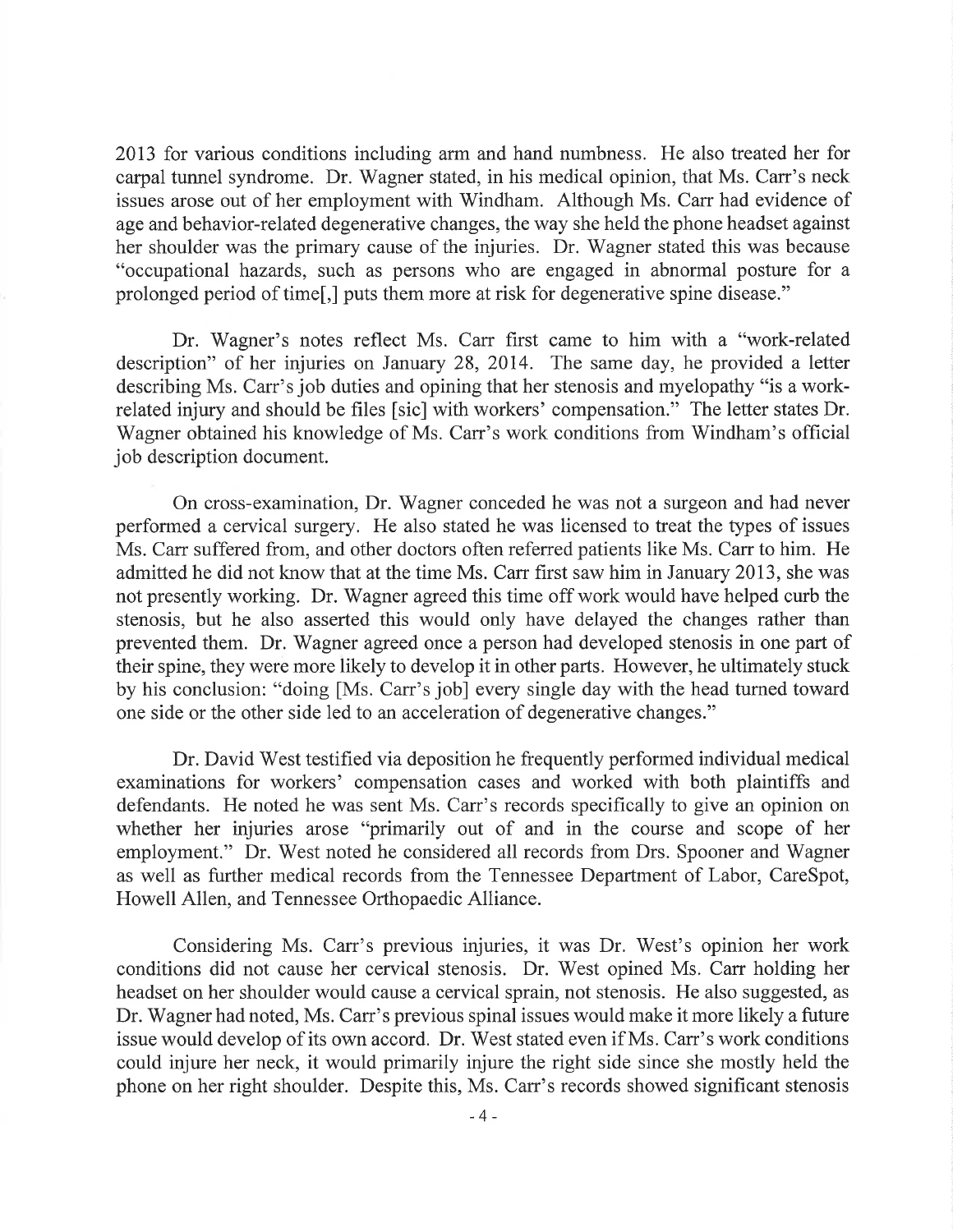on both sides. Dr. West found Ms. Carr's carpal tunnel syndrome was likely the real cause of her neck issues. He admitted on cross-examination he had never met or treated Ms. Carr.

The court entered its memorandum opinion and order on April 5, 2021. It held Ms. Carr had failed to meet her burden of showing her injury arose primarily out of and in the course and scope of her employment with Windham. The court afforded Dr. Spooner's testimony the most weight since he had treated Ms. Carr the longest and performed both of her surgeries. The court found Dr. Spooner's testimony finding Ms. Carr's injury "possibly" came about from her work at Windham was not enough to support a finding of causation. The court discounted Dr. Wagner's opinion because he was not aware of Ms. Carr's leave of absence beginning in August 2012, and, unlike Drs. Spooner and West, he was not a surgeon. The court credited Dr. West's testimony as "further support[ing] a finding [Ms. Carr's] work activities were not the primary cause of the alleged neck injury."<sup>6</sup> Ms. Carr timely appealed.

#### Standard of Review

Because the undisputed date of the alleged injury is September 24, 2013, the previous version of the workers' compensation law governs this case. See Tenn. Code Ann. § 50-6-101 (2014 & Supp. 2017) ("All claims having a date of injury prior to July 1, 2014, shall be governed by prior law."). "Review of the trial court's findings of fact shall be de novo upon the record of the trial court, accompanied by a presumption of the correctness of the finding, unless the preponderance of the evidence is otherwise." Tenn. Code Ann. § 50-6-225(e)(2) (2014) (applicable to injuries occurring before July 1, 2014). Even with this presumption, however, the reviewing court must still "examine, in depth, a trial court's factual findings and conclusions." Wilhelm v. Krogers, 235 S.W.3d 122, 126 (Tenn. 2007) (quoting Galloway v. Memphis Drum Serv., 822 S.W.2d 584, 586 (Tenn. 1991)). The trial court's assessment of credibility and weight of the evidence heard in court receives considerable deference. Tryon v. Saturn Corp., 254 S.W.3d 321, 327 (Tenn. 2007). When the evidence is documentary, such as a deposition, we are in the same position to evaluate that evidence as the trial court. Thus, we provide no deference with

<sup>&</sup>lt;sup>6</sup> While not raised as an issue on appeal, we note that the trial court's memorandum opinion and order is taken almost verbatim from Windham's proposed findings of fact and conclusions of law. The court also requested proposed findings of fact and conclusions of law without making any kind of oral or written ruling. As such, we "take this opportunity to remind the trial courts of requirements in this area set forth by our Supreme Court in Smith v. UHS Lakeside, Inc., 439 S.W.3d 303 (Tenn. 2014)." Loveless v. City of New Johnsonville, No. M2018-00523-SC-R3-WC, 2019 WL 645157, at \*2 n.1 (Tenn. Workers' Comp. Panel Feb. 15, 2019). "First, the findings and conclusions must accurately reflect the decision of the trial court. Second, the record must not create doubt that the decision represents the trial court's own deliberations and decision." Smith, 439 S.W.3d at 316.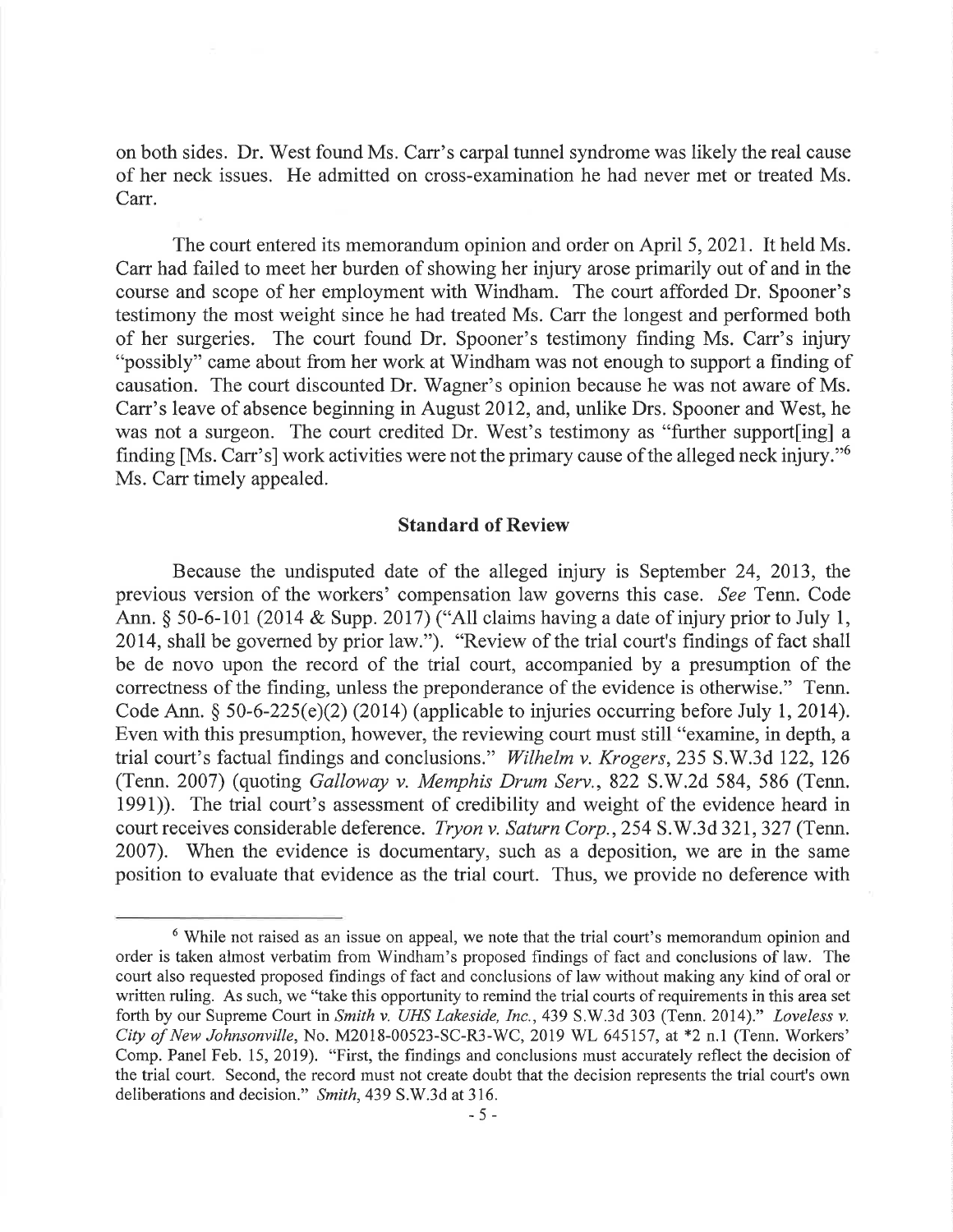respect to the analysis of documentary evidence. *Id.* The same applies to conclusions of law. Id.

#### Analysis

The sole issue Ms. Carr raises on appeal is whether the trial court erred in holding she failed to meet her burden of proving causation. The previous version of Tennessee's Workers' Compensation Act requires employers to pay compensation for repetitive motion injuries which arise "primarily out of and in the course and scope of employment." Tenn. Code Ann. §§ 50-6-102(12)(C)(ii), -103(a) (2014) (applicable to injuries occurring prior to July 1, 2014); see also Foreman v. Automatic Sys., Inc., 272 S.W.3d 560, 571 (Tenn. 2008) (" $T$ ]he 'arising out of employment' requirement refers to causation." (citing Reeser v. Yellow Freight Sys., Inc., 938 S.W.2d 690, 692 (Tenn. 1997)). The employee bears the burden of proving causation by a preponderance of the evidence. See Foreman, 272 S.W.3d at 572.

"Except in the most obvious cases, causation must be established by expert medical evidence." Trosper v. Armstrong Wood Prods., Inc., 273 S.W.3d 598, 604 (Tenn. 2008) (citing Glisson v. Mohon Int'l Inc./Campbell Ray, 185 S.W.3d 348, 354 (Tenn. 2006)). Since the employee must prove causation by a preponderance of the evidence, any medical evidence offered "must not be speculative or so uncertain regarding the cause of the injury that attributing it to the [employee's] employment would be an arbitrary determination or a mere possibility." Foreman, 272 S.W.3d at 572 (alteration in original) (quoting Tindall v. Waring Park Ass 'n, 725 S.W.2d 935, 937 (Tenn. 1987)). The court must consider the expert medical testimony "in conjunction with the lay testimony of the employee as to how the injury occurred and the employee's subsequent condition." Thomas v. Aetna Life  $\&$ Cas. Co., 812 S.W.2d 278, 283 (Tenn. 1991) (citing Smith v. Empire Pencil Co., 781 S.W.2d 833, 835 (Tenn. 1989)).

On appeal, Ms. Carr argues the trial court improperly weighed the competing medical testimony and failed to consider her lay testimony in reaching its conclusion. We disagree.

With respect to Ms. Carr's lay testimony, and contrary to her assertion, our review of the record shows the trial court did consider it in making its determination. Most of its findings of fact come directly from Ms. Carr's testimony during the hearing. In particular, the trial court focused on Ms. Carr's choice to not request another headset and her failure to complain of neck pain until after her second round of MRIs. The trial court is entitled to "considerable deference" as to these findings, see Tryon, 254 S.W.3d at 327, and the record does not preponderate against them. Just because the trial court drew largely negative inferences from Ms. Carr's testimony does not mean it failed to adequately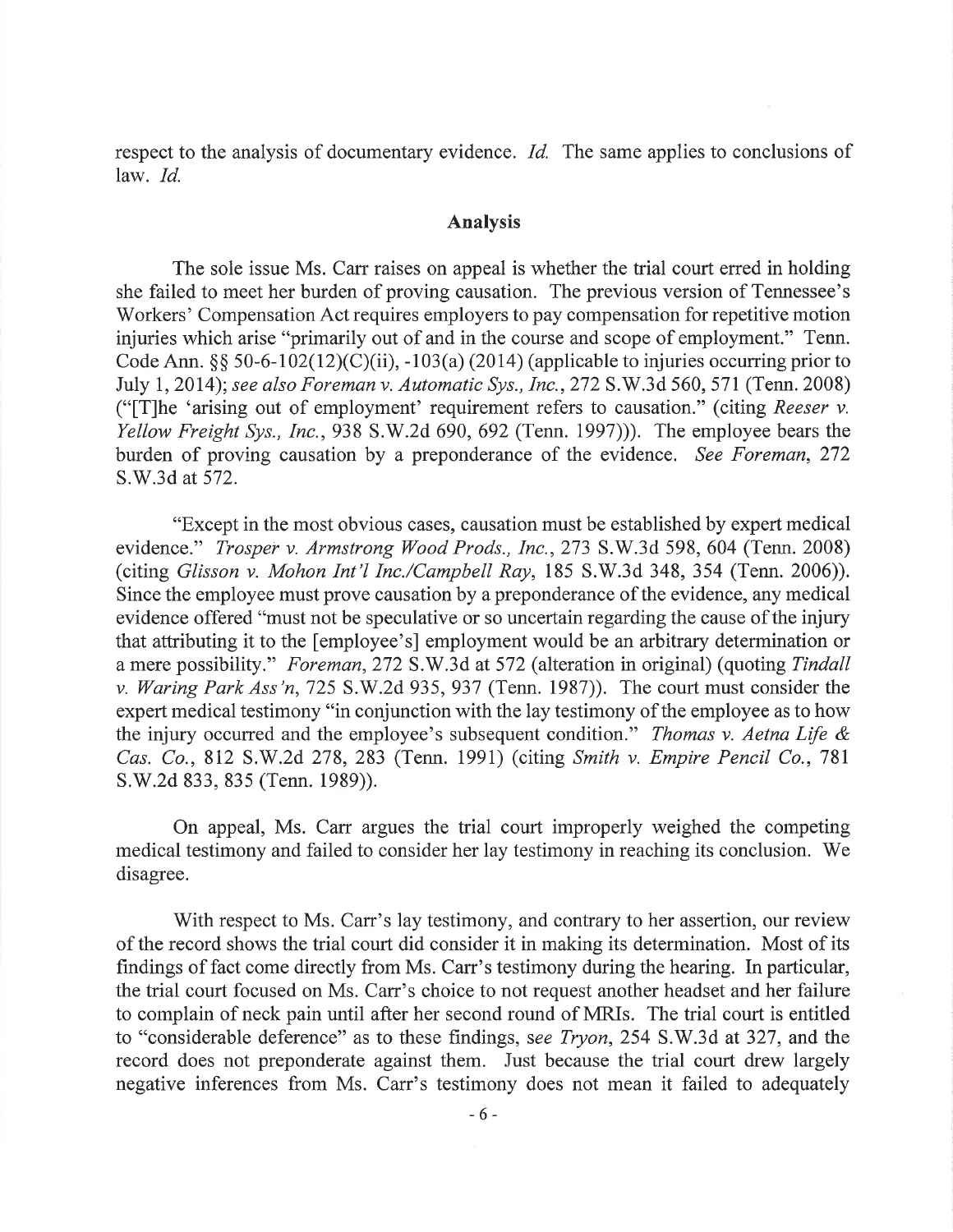consider the testimony.7

With respect to the medical testimony, when evaluating competing theories, we consider several factors, including "the qualifications of the experts, the circumstances of their examination, the information available to them, and the evaluation of the importance of that information by other experts." Orman v. Williams Sonoma, Inc., 803 S.W.2d 672, 676 (Tenn. 1991).

Dr. Spooner's opinion received little weight from the trial court, as it concluded the opinion only "establishes that the work conditions are speculatively a mere possible cause for [Ms. Carr's] condition." While Dr. Spooner treated Ms. Carr the longest of the three doctors and performed both her surgeries, his deposition does not provide any real insight into his assessment that a work-related connection to Ms. Carr's neck injury could be inferable. In fact, he testified "the only thing that [he] kn[e]w is what [Ms. Carr] told [him], which was that she repetitively was required to hold her head and the phone tilted." Moreover, this information combined with his review of Dr. Wagner's records only got Dr. Spooner to suggest Ms. Carr's employment had a "possible" effect on her neck.

The trial court also discounted Dr. Wagner's opinion because he was primarily treating Ms. Carr for carpal tunnel syndrome and because he "was not aware [Ms. Carr] had been out of work from August 2012 through May 2013." Therefore, his opinion, while less equivocal than Dr. Spooner's, was "based on misinformation." Dr. Wagner also testified he was not a surgeon. He found as a general matter "occupational hazards, such as persons who are engaged in abnormal posture for a prolonged period of time[,] puts them more at risk for degenerative spine disease" and any time off work would have only delayed Ms. Carr's injuries, not prevented them.

Finally, the trial court credited Dr. West's testimony largely because it was "consistent with Dr. Wagner's in regards to [Ms. Carr] suffering from carpal tunnel syndrome, but such condition is not the injury alleged in this case." Dr. West has the most

<sup>&</sup>lt;sup>7</sup> Even though we conclude the trial court did consider Ms. Carr's lay testimony in reaching its conclusion, its memorandum opinion and order appears to at least imply that it did not need to do so. Specifically, the court cited Memphis Light Gas & Water v. Evans, No. W2015 -01541-SC-WCM-WC, 2016 WL 4414646 (Tenn. Workers' Comp. Panel Aug. 19, 2016), for the proposition that a physician's opinion that an activity "most likely" caused an injury does not meet the "primarily" bar of Tennessee Code Annotated § 50-6-102. While that is true as a standalone rule, the Panel in Evans did not discuss lay testimony. Instead, the trial court there considered competing testimonies and from two physicians and simply found one more persuasive than the other. See id. at \*7. Under the prior version of the workers' compensation law, which governs this case, medical testimony "must be considered in conjunction with the lay testimony of the employee as to how the injury occurred." *Thomas*, 812 S.W.2d at 283; see also, e.g., Alexander v. NGMCO, LLC, No. M2016-01480-SC-R3-WC, 2017 WL 4861956, at \*6 (Tenn. Workers' Comp. Panel Oct. 26, 2017) (old law case using both expert and lay testimony to establish causation).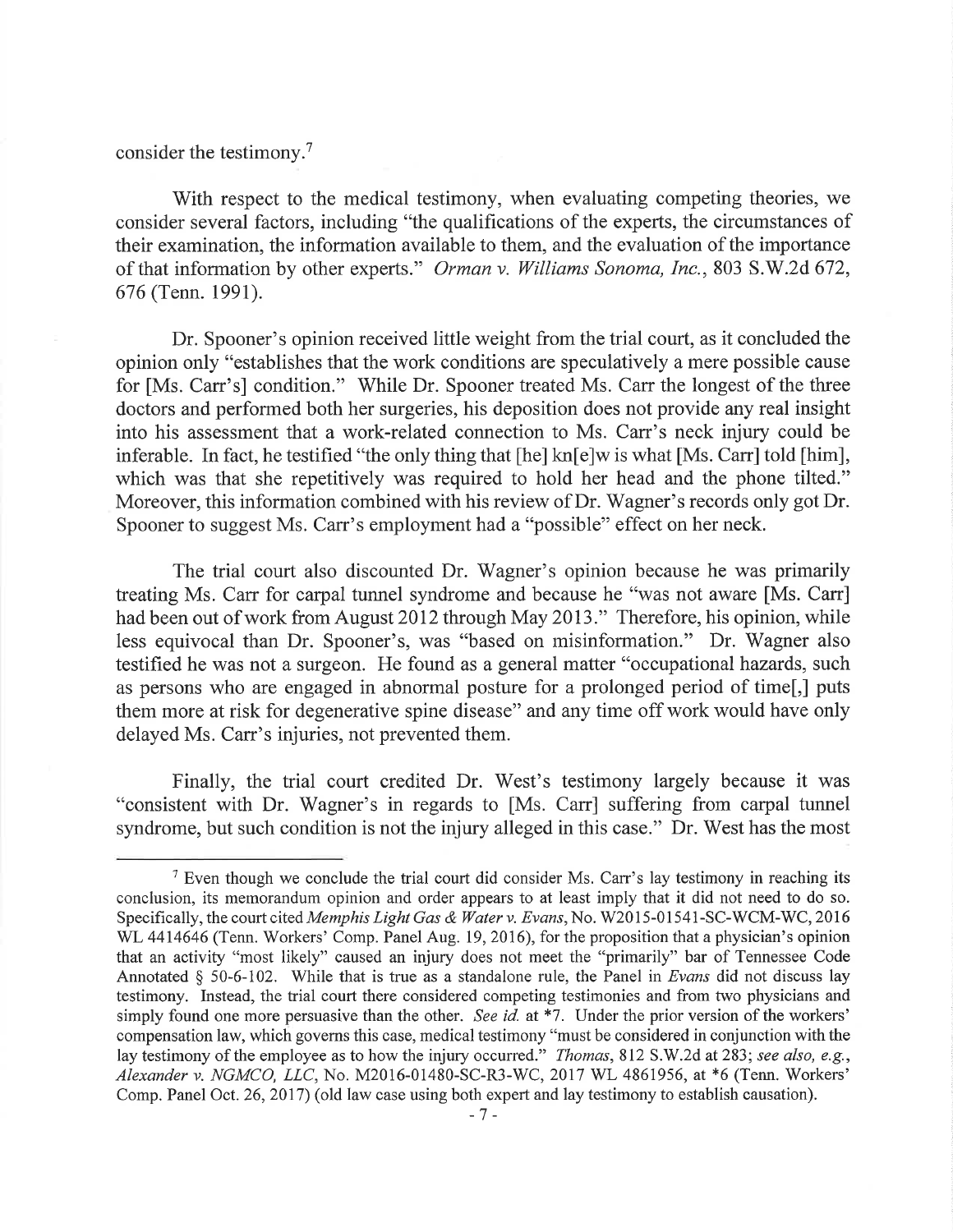tenuous relationship with Ms. Carr, as he has never met or treated her. The record also reflects, however, that Dr. West arguably reviewed the most complete set of medical information in arriving at his conclusion and was the most detailed in his analysis. He thoroughly explained Ms. Carr's work setup would cause a cervical sprain instead of degeneration and, while Ms. Carr primarily tilted her head to one side, her records showed degeneration on both sides of her neck. Dr. West explained these symptoms were most likely a result of Ms. Carr's carpal tunnel syndrome.

The issue of causation is admittedly very close in this case. After our own review of the record, however, "we find nothing . . . which would cause us to reach a different conclusion" than the trial court. Fritts v. Safety Nat'l Cas. Corp., 163 S.W.3d 673, 679 (Tenn. 2005). The evidence does not preponderate against the trial court's conclusions drawn from Ms. Carr's testimony. We also agree Dr. Spooner's testimony is largely unhelpful since it provides no real basis for his conclusion and only suggests a work-related connection to the injury is "possible." Dr. Wagner's opinion is similarly faulty largely because it not based on Ms. Carr's full work history. Cf. Jones v. CVS Pharmacy, Inc., No. E2013-02451-SC-R3-WC, 2014 WL 6490204, at \*4 (Tenn. Workers' Comp. Panel Nov. 20, 2014) (concluding the trial court properly discounted medical testimony where the employee provided incomplete information). Finally, Dr. West's testimony, while more remote, appears the most holistic.

As noted above, the information considered by a medical expert is a proper basis for resolving conflicting testimony. See Orman, 803 S.W.2d at 676. Ultimately, the trial court chose to credit Dr. West's theory of causation over those of Drs. Spooner and Wagner because their testimonies were equivocal and based on less complete information. This is not an unreasonable conclusion. Our own review "leads us to the conclusion that the trial court could have reasonably ruled in favor of either party . . . . Therefore, we are unable to find that the evidence preponderates against the trial court's ruling on this issue." Williams v. United Parcel Serv., 328 S.W.3d 497, 504–05 (Tenn. Workers' Comp. Panel 2010).

#### Conclusion

Because we agree Ms. Carr has failed to prove causation by a preponderance of the evidence, we affirm the judgment of the trial court. Costs are taxed to the appellant, Derinda Carr, for which execution may issue if necessary.

DON R. ASH, SENIOR JUDGE